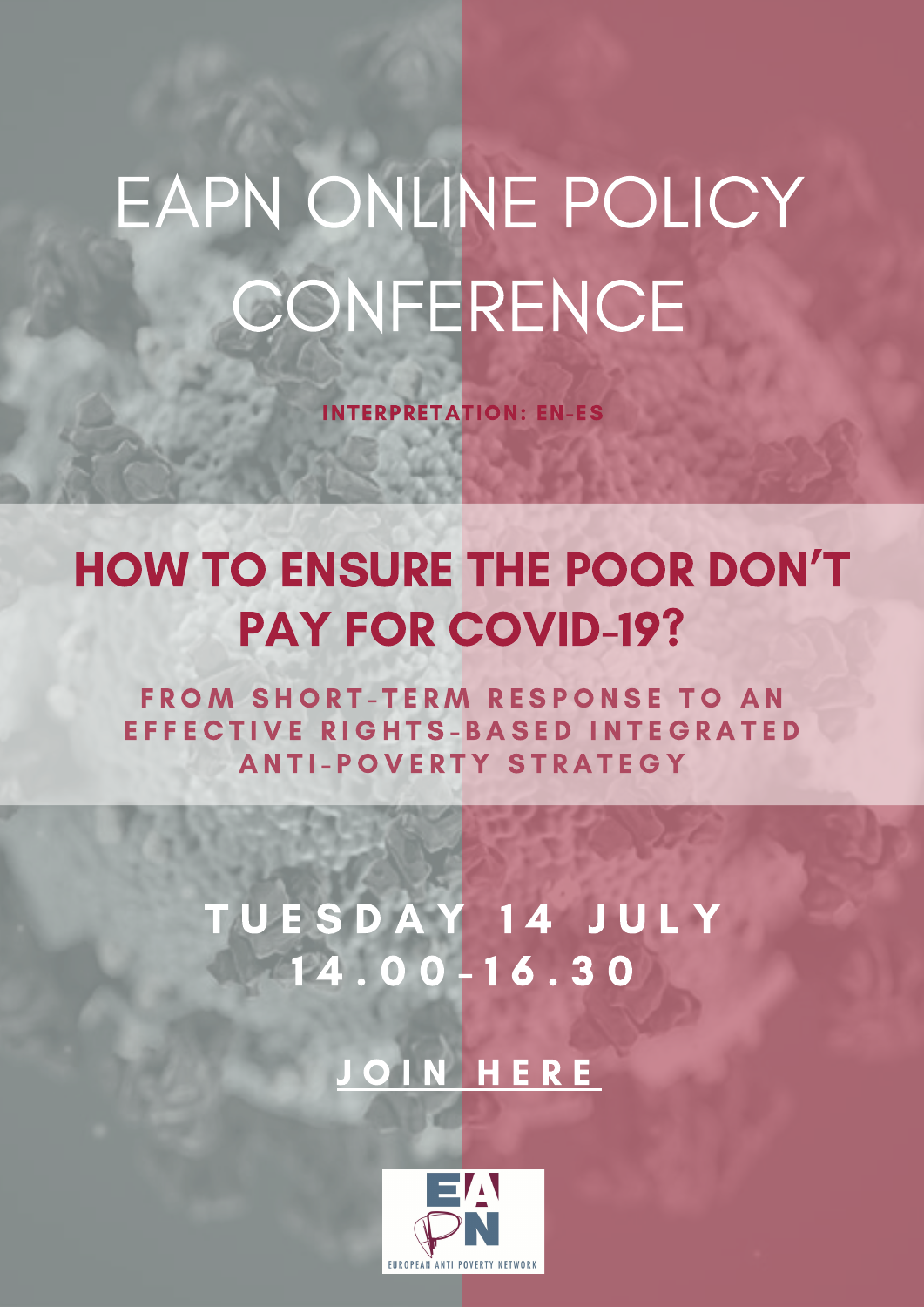#### **OBJECTIVES**

- 1.To present the findings and recommendations of the EAPN study on the impact of COVID19 and the policy responses on people experiencing poverty, including voices from the ground.
- 2.To discuss how to build on short-term measures addressing immediate impacts of COVID19, to embed an effective integrated strategy to fight poverty, based on strong welfare states (minimum income/social protection/ public and essential services) and quality jobs.
- 3. To exchange with decision-makers and stakeholders on the way forward to achieve this goal.

#### **WHEN**

Tuesday, 14 July, 14 – 16:30, https://zoom.us/j/95669218051

#### **WHY**

The current COVID19 epidemic is decimating Europe, with a wide-reaching social impact, particularly on the poor and most vulnerable who are hardest hit. This is already leading to a substantial increase in poverty and inequality, unequally spread across different regions and countries (see **EAPN COVID-19 statement**). Most Member States have developed immediate aid packages which in many cases directly benefit the poor and vulnerable. Most however are only temporary. Will these deliver concrete results for people experiencing poverty? Will these short-term measures feed into a progressive, rights-based EU strategy to fight poverty? What needs to be done to ensure this outcome? To exchange with decision-makers and stakeholders on the way forward to achieve this goal.

President Von der Leyen's Political Guidelines already before COVID19 stated 'we must do more to fight poverty<sup>'[1]</sup>. Commissioner Schmit, in the EP hearings, stressed that an EU antipoverty strategy was crucial. Now, post COVID-19 the EU must take the lead to effectively tackle poverty in the short and long-term, ensuring direct benefits to people facing poverty, as part of an integrated approach.

EAPN responded quickly to the outbreak of the virus with a Statement and letter to the European Council on key measures as well as a letter to Commissioner Schmit, signed by large number of MEPs and key stakeholders. Over the past 2 months we have carried out a **detailed study** including webinar exchanges with our members in 32 countries, tracking the impact of the crisis on people experiencing poverty and the efficacy of the measures being taken. In this important online policy conference we will present the main findings and policy recommendations for national and EU levels and discuss them with EAPN Members, partners, governments and EU institutions.

[1] EC Political Guidelines: A Union that strives for more (16 July 2019).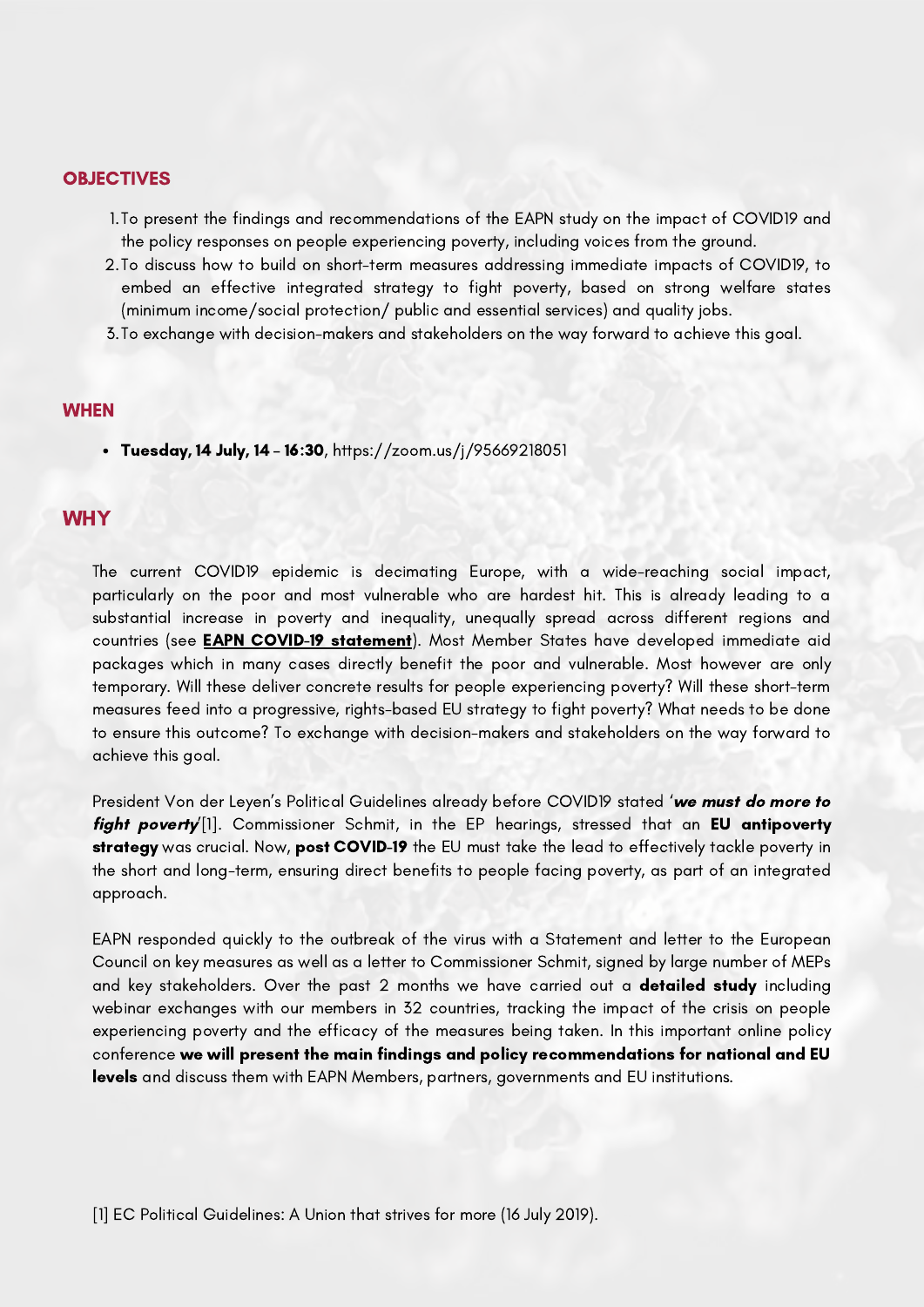The Europe 2020 strategy set a target to reduce poverty by at least 20 million (AROPE). Although some progress has been made, 109 million people were already at risk of poverty and social exclusion, nearly 1 in 4 of the population (2018 data). This figure disguised a growing gap between and within Member States – with poverty levels over 35% in some countries (BG, EL, RO) and higher risk levels to children, single parents, people with disabilities, migrants and ethnic minorities. In 2017, the EU adopted the European Pillar of Social Rights (EPSR). The Action Plan for the EPSR must integrate these individual rights into an overarching rights-based antipoverty strategy as the main 'chapeau', if the individual principles/rights are to achieve a real impact on poverty. This requires an integrated, rights-based strategy, with an ambitious poverty reduction target of at least 50% (AROPE) and improved indicators, as part of an ambitious social and sustainable post 2020 strategy.

As part of EAPN proposals for a post Europe 2020 strategy: **Delivering Agenda 2030 for people** and planet including a [right-based](https://www.eapn.eu/wp-content/uploads/2019/11/EAPN-2019-EAPN-Position-Post-2020-Poverty-Strategy-3990.pdf) integrated antipoverty strategy, EAPN has set out its proposals for a rights-based integrated EU antipoverty strategy, building on the 3-pillar Active Inclusion approach, underpinned by the EPSR and Sustainable Development Goals (SDGs). In the light of COVID19, this approach becomes even more essential. The EU must prioritise public social investment to strengthen welfare states (minimum income and social protection, public and essential services, eg health/care, affordable housing and education) as well as quality, sustainable jobs if a massive increase in poverty and inequality is to be avoided. An increased role for tax and tax justice is key. The voice of people from the ground and NGOs have a key role to play in finding sustainable solutions.